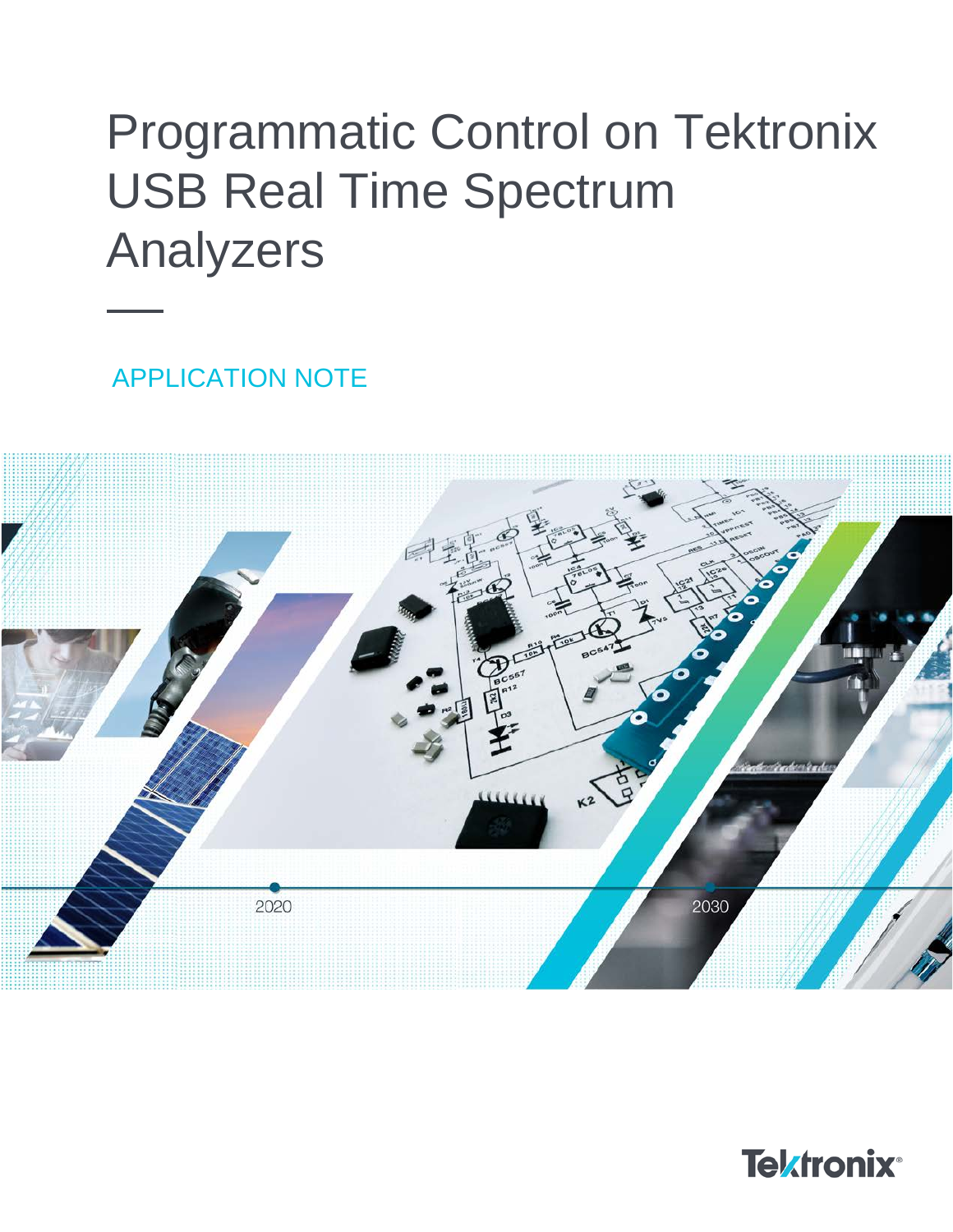## Introduction

Using the latest in commercial interfaces and available computing power, the Tektronix RSA 300/500/600 USB real time spectrum analyzers separate signal acquisition from measurement, dramatically lowering the cost of instrument hardware. The series is also well suited for applications that need automatic measurements or remote control.

The programs can be created in the host PC, and the remote control implemented over an Ethernet connection through a small, low-cost PC, such as Intel NUC, paired with each RSA. Tektronix provides programmatic control using several different interfaces to support your applications. This application note will explain the programmatic interfaces and environments available for Tektronix RSA USB spectrum analyzers and provide recommendations and examples for your applications.



Figure 1 Multiple point remote control with Tektronix RSA507A spectrum analyzers with Intel NUC mini PCs

## Block Diagrams of Tektronix USB Spectrum Analyzers

Within the spectrum analyzer hardware, an RF downconverter translates the input RF signal to the IF (intermediate frequency) with 40 MHz bandwidth. The IF is sampled at 112 Msps (Msamples/sec) by a 14-bit ADC (analog to digital converter), producing a stream of IF samples that are formatted and transferred by a USB 3.0 connection to the PC. Other brick inputs allow synchronization of the internal reference oscillator to an external reference source or enable the use of external trigger or GPS timing pulses.



Figure 2 Simplified hardware structure of Tektronix RSA306B

The PC platform (a workstation, laptop, or tablet) provides control to the spectrum analyzer hardware via USB 3.0 connection. In the PC, the IF samples are received by the USB Host HW and Driver, which pass them to the RSA306 API SW DLL. The API (application programming interface) provides public access to four different formats of the signal data including:

- processed IQ data blocks.
- complete DPX bitmap images.
- demodulated audio.
- raw ADC samples.

As well, the API provides the control interface to the hardware. Applications such as SignalVu-PC use the API to configure the hardware, retrieve DPX image blocks and IQ samples for analysis, and support continuous storage of raw sample data to file. User applications can also access the API for customized developments.



Figure 3 Simplified software architecture of Tektronix RSA306B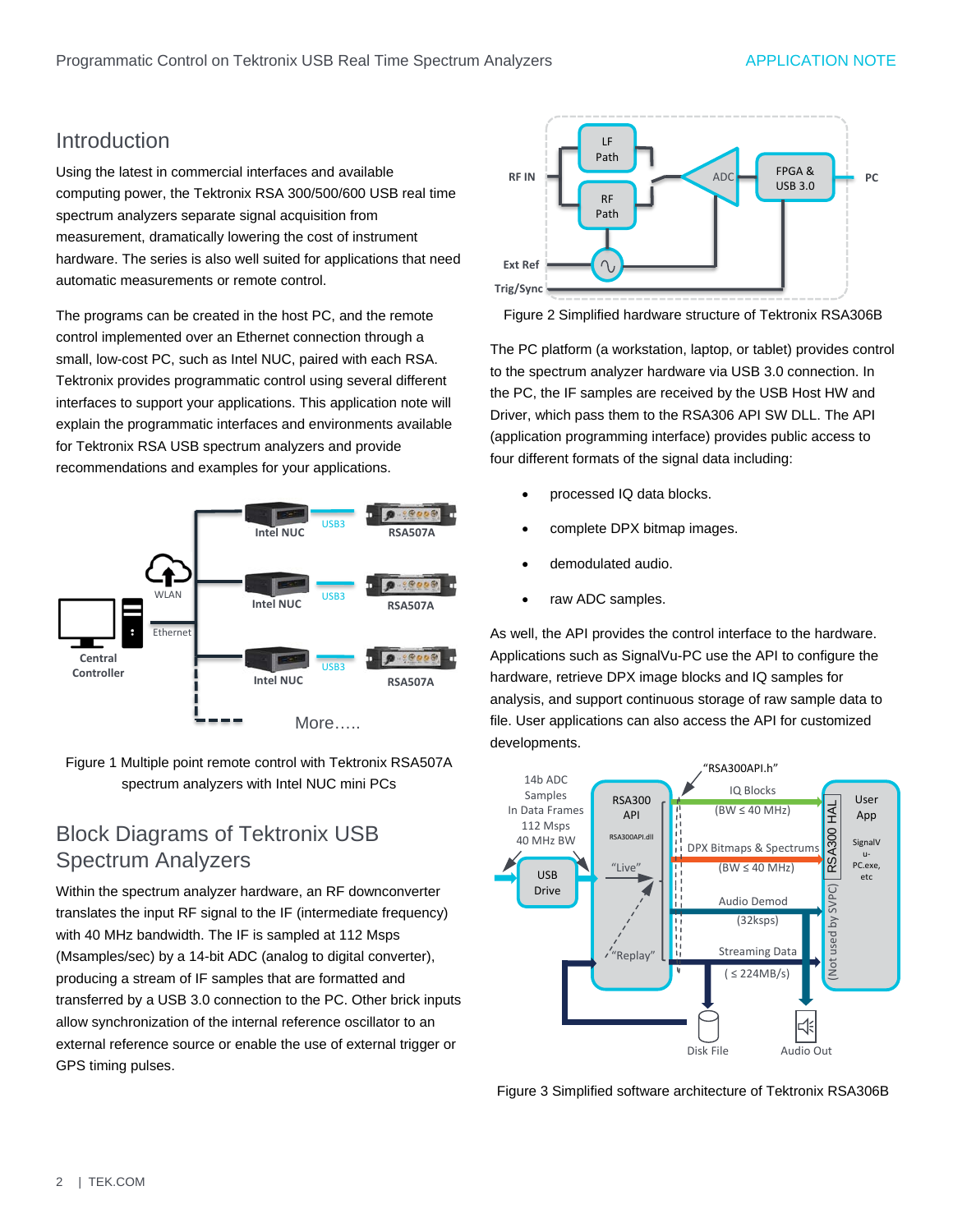# The Two Programmatic Control Methods

There are two methods to control Tektronix USB spectrum analyzers programmatically. Both methods can be implemented in different programming platforms, such as C, C++, C#, Matlab, Python, LabVIEW, and others.

**Method 1, SignalVu-PC PI:** Traditional benchtop spectrum analyzers, like Tektronix RSA5000 and RSA6000, have always had a PI (programming interface) to allow remote control of instruments, remote data gathering, and automated testing. The PI implemented SCPI (Standard Commands for Programmable Instruments) commands that could be sent to the controlling software to perform operations such as instrument setup, start acquisitions, retrieve spectra and calculated data, etc. With the RSA300/500/600 USB controlled spectrum analyzers, the application software SignalVu-PC maintained the same interface as the spectrum analysis software controlling the Tektronix benchtop spectrum analyzers. Consequently, the same PI is still in place for these USB spectrum analyzers for programmatic control. PI SCPI commands can be sent to the SignalVu-PC code that controls the USB spectrum analyzer via either the TekVISA VXI-11 Server (virtual GPIB) or the TekVISA Socket Server (Windows sockets). The RSA API is the new piece of code written to interface the hardware to the data ports of the SignalVu-PC software.

**Method 2, RSA API:** Sometimes users don't need many highlevel, complicated signal analysis in SignalVu-PC, but they want to implement basic code fast or do further deep processing based on the acquired data. In this case, the RSA API provides a better option to meet those needs. SignalVu-PC doesn't need to be run, and the user can access the low-level API for fast data processing.



Figure 4 The two programming Interface of Tektronix RSAs

Depending on your applications, the PI and API methods have pros and cons. Here are our recommendations on which method is preferred based on different programming purposes.

| <b>Programming Purposes</b>                                                                                                                | SignalVu-PC | <b>RSA</b><br>API |
|--------------------------------------------------------------------------------------------------------------------------------------------|-------------|-------------------|
| <b>Making RF measurements that are</b><br>included in SignalVu-PC, particularly<br>when analysis results are returned on<br>screen.        |             |                   |
| Testing RF standards supported by<br>SignalVu-PC where measurement<br>limits are included in the software,<br>many of which are pass/fail. |             |                   |
| <b>Collecting streaming data for later</b><br>analysis.                                                                                    |             |                   |
| Capture data fast and efficiently                                                                                                          |             |                   |
| <b>Creating complicated higher-level</b><br>applications by yourselves                                                                     |             |                   |
| Streaming data with narrow bandwidth                                                                                                       |             |                   |

Table 1 When to use PI and when to use API

## Control by SignalVu-PC PI

To program the RSAs through the SCPI commands with SignalVu-PC software, these are the four steps to follow:



\* You need to install the LabVIEW driver to use NI LabVIEW. No additional drivers are needed for platforms like C, C++, C#, Matlab, and Python.

The PI of SignalVu-PC uses SCPI and IEEE 488.2 Common Commands. Figure 5 shows the command parts as described in the Command Syntax subsection.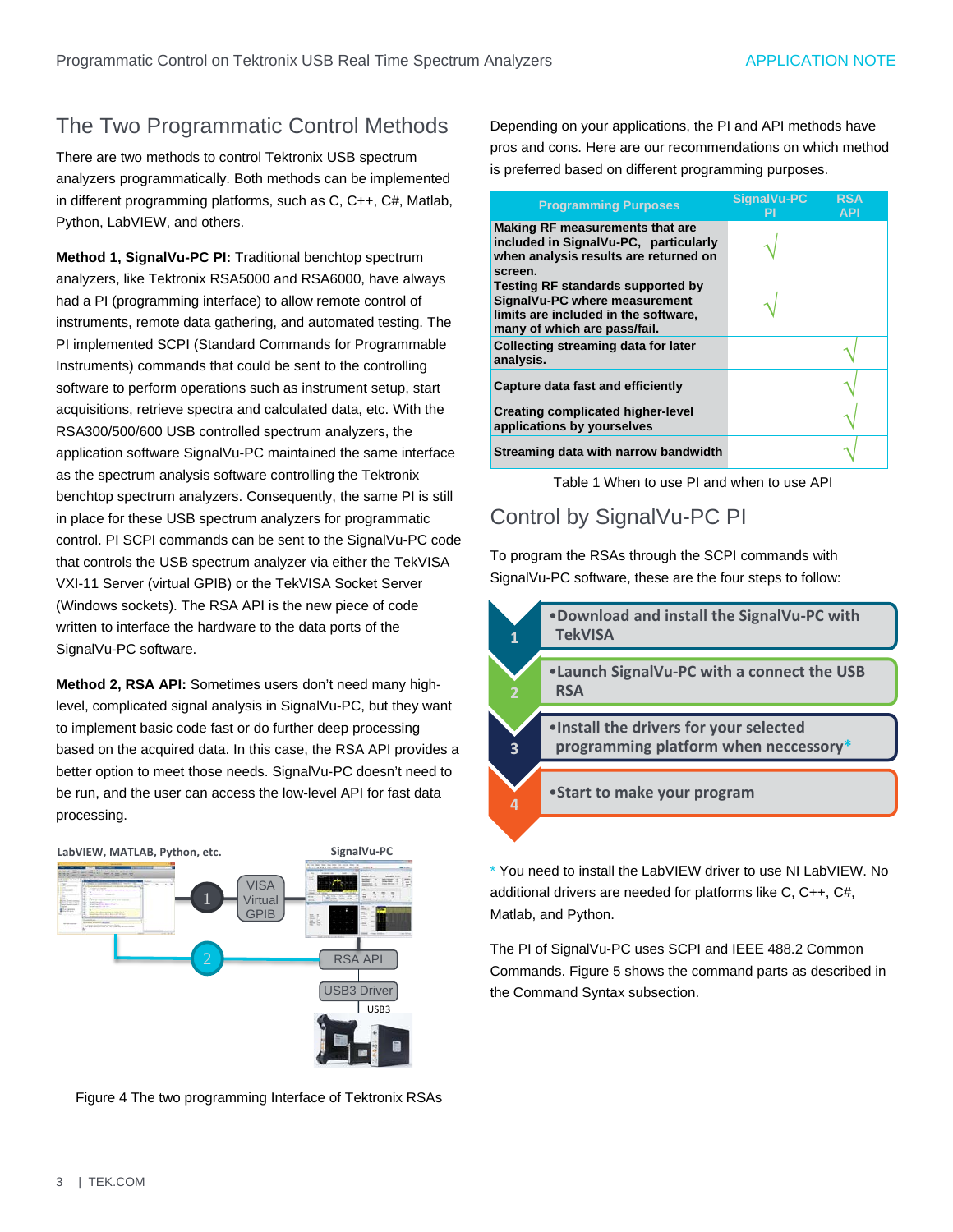

Figure 5: SCPI Command Parts

Each command works in a particular measurement view(s). Table 2 lists all available measurement displays supported by the SignalVu-PC software, the measurement view it's in, and if it requires an installed option.

| <b>Measurement sets</b>                   | <b>Options</b>           |
|-------------------------------------------|--------------------------|
| General signal viewing                    | Free                     |
| Analog modulation                         | Free                     |
| General purpose digital modulation        | Option SVM               |
| <b>RF</b> measurements                    | Free                     |
| <b>OFDM</b> analysis                      | Option SVO               |
| Audio analysis                            | Option SVA               |
| Bluetooth analysis                        | Option SV27              |
| <b>LTE Analysis</b>                       | Option SV28              |
| P25 analysis                              | Option SV26              |
| <b>Pulsed RF</b>                          | Option SVP               |
| <b>WLAN</b> analysis                      | Options SV23, SV24, SV25 |
| EMC pre-compliance and<br>troubleshooting | Option EMCVu             |
| Tracking generator                        | Option SV60 and 04 (HW)  |

Table 2 The PI measurements supported in SignalVu-PC

# Control by RSA API

There are three steps to program the RSAs directly through the API driver:



\*\* For RSA API programming, we provide a Matlab driver for Matlab and IVI driver for LabVIEW. The API itself was implemented by C++ so it's compatible with C/C++. Controlling RSAs with Python is straightforward without needing any additional drivers.

Two benefits of the RSA API are that you don't need to keep SignalVu-PC running continuously or install any VISA drivers.

The API driver of RSA provides a simple, fast way to program the instrument. Therefore, the available measurements of the API are limited compared to SignalVu-PC. However, it still makes available the most common actions programmers need:

| <b>Functionalities</b>                                                         | <b>Options</b>         |
|--------------------------------------------------------------------------------|------------------------|
| Instrument Setup (Alignment, Configure,<br>Device, GNSS, Trigger, power, Time) |                        |
| <b>DPX</b>                                                                     |                        |
| Spectrum                                                                       |                        |
| <b>IQ block</b>                                                                | No options and<br>free |
| IQ streaming                                                                   |                        |
| IF streaming                                                                   |                        |
| Playback                                                                       |                        |
| Tracking generator                                                             |                        |

Table 3 The available API function sets

One benefit of using API is streaming the IQ and IF data down to 200 kHz bandwidth, which is useful for reducing the total size of captured streaming data. This feature will save more space if your interested signals are narrow band.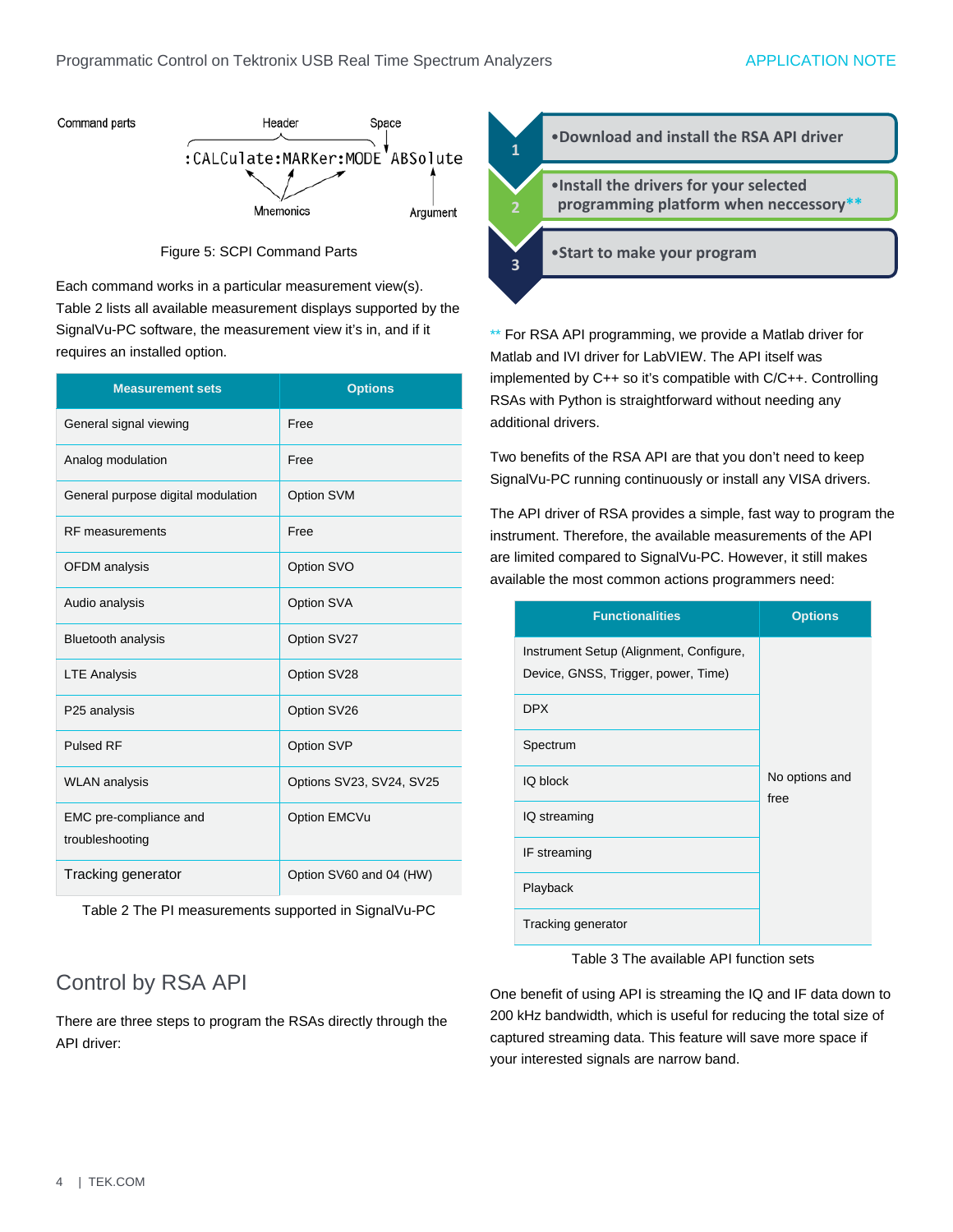## Application Examples

#### **PI Example 1: LabVIEW based Bluetooth production test**

Test engineers face many obstacles when integrating a spectrum analyzer into a test rack. Not only do these engineers have power and size limitations, but there are also questions about selecting the right spectrum analyzer for the tests required. Common measurements include channel power, occupied BW, frequency, modulation, and spurious.

LabVIEW is software already widely used with hardware instruments in production tests of RF devices and systems. Tektronix RSAs provide LabVIEW drivers for PI and API programming. This PI example shows the usage of LabVIEW and RSA306B to build a Bluetooth transmitter test system for production tests. The programming method uses VISA with the PI driver to call the Bluetooth analysis results of SignalVu-PC.

Figure 6 shows the Bluetooth analysis user interface in SignalVu-PC, which allows users access to analysis windows such as spectrum, time overview, constellation, summary table, and frequency deviation.





Figure 7 is the front panel in LabVIEW. The design of the front panel is flexible and could be simplified to only show the most straightforward test results like pass/fail for technicians in the factory.

| tkrsa6100 Bluetooth-BR Packet Info.vi Front Panel *         | ×                                          |
|-------------------------------------------------------------|--------------------------------------------|
| Project Operate Tools Window<br><b>File</b><br>Edit View    | Help                                       |
| $\Rightarrow$ $\otimes$ $\circ$ II                          | Ø<br>15pt Application Font 、 How 面、 画、 的 Q |
| <b>Bluetooth-LE Packet Info Driver</b>                      |                                            |
| <b>VISA Resource Name</b>                                   | dup VISA Resource Name                     |
| $\frac{1}{6}$ GPIB8::1:INSTR<br>Iz.                         | <b>K</b> GPIB8:1:INSTR                     |
| <b>Run Acquisition and/or</b>                               | <b>Measurement</b>                         |
| Get Result (RUN ACQUISITION & GET RESULT) Response String   |                                            |
| RUN ACQUISITION & GET RESULT                                | "0x4F36F2CEE85390 ^                        |
| <b>Packet Measurement</b>                                   | CB"                                        |
| <b>SYNC WORD</b>                                            | <b>Converted Sql Float</b>                 |
| <b>Timeout (S)</b><br><b>Byte Count</b><br>(100000)<br>(30) | <b>Response String</b>                     |
| 100000<br>30                                                | ۸                                          |
|                                                             | u                                          |
| <b>Convert Resp</b><br>String(NO)                           | # Data Points                              |
| E NO                                                        | $\mathbf{0}$                               |
| error in (no error)                                         | error out                                  |
| status code                                                 | code<br>status                             |
| ١đ<br>$\frac{2}{3}$ 0<br>ℐ                                  |                                            |
|                                                             | ℐ<br>UO.                                   |
| source                                                      | source                                     |
| ۸                                                           | Queue empty - $\land$                      |
| v                                                           | No events to<br>report                     |
|                                                             |                                            |
|                                                             | v                                          |
|                                                             |                                            |

Figure 7 LabVIEW front panel to call the Bluetooth test results

#### **PI Example 2: C++ based system integration development**

System integration is a process of bringing together subsystems into one system for specialized tasks. Systems integration provides testing of instruments, racks, and subsystems, as well as design and development of specialized sensors and science instruments.

C++ is an object-oriented programming language that includes classes, inheritance, polymorphism, data abstraction, and encapsulation. C++ is a highly portable language and often the language of choice for app development to control test instruments such as spectrum analyzers. Software development using VISA is intended for instrument I/O and C, C++, or Visual Basic programmers familiar with the Windows environment. Tektronix spectrum analyzers provide flexible ways for system integrators to develop programs using C and C++.

This PI example shows a government-use spectrum monitoring and jamming system developed by Tektronix system integration partner ZTHY Communication Technology. The system was designed based on the Tektronix RSA306B and SignalVu-PC. C++ was used as the software system integration tool.

Figure 8 is the hardware structure of the system.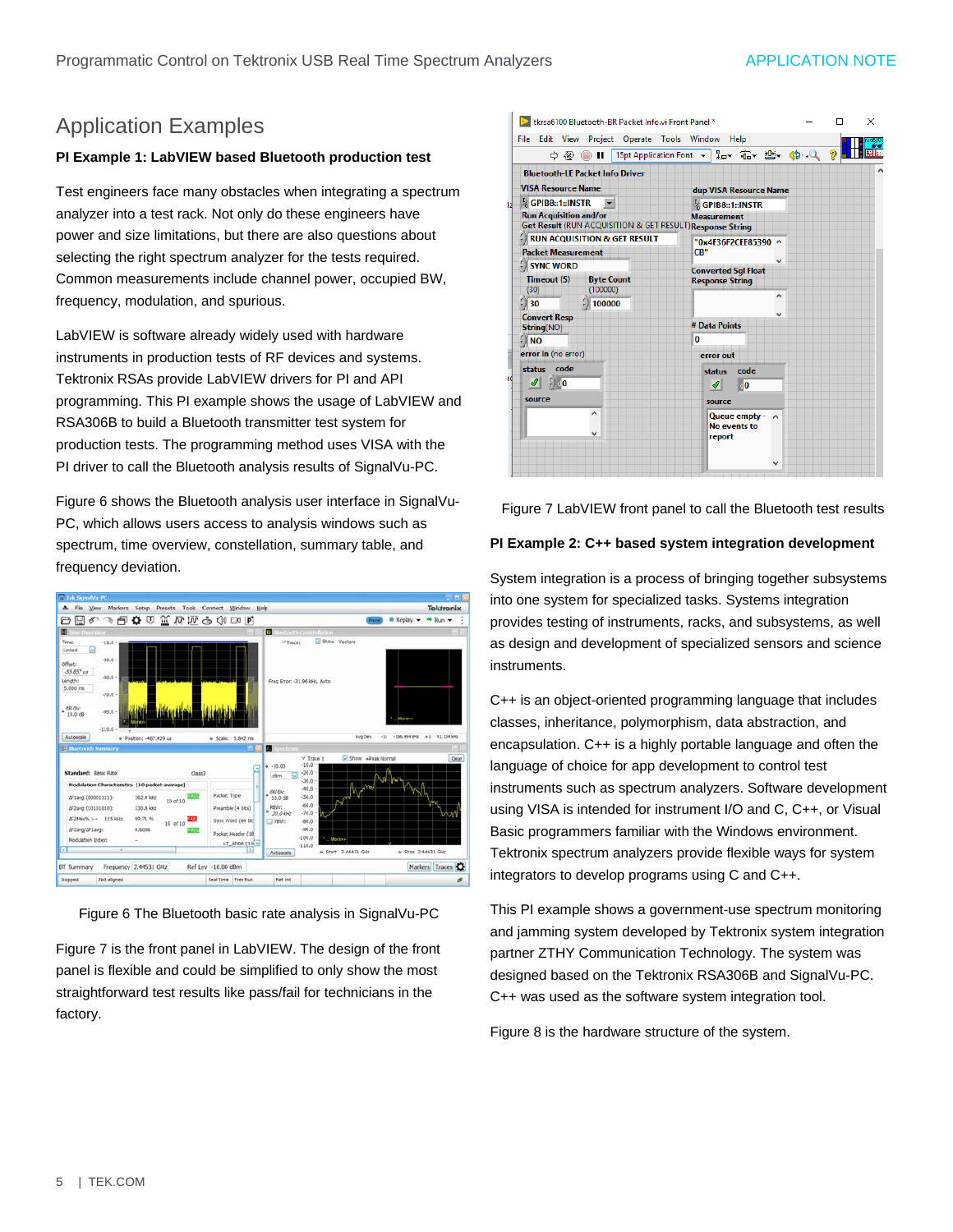

**ZTHY DG - M6 RF monitoring system Optional jammer**

Figure 8: Hardware structure of the monitoring system

Figure 9 is the user interface compiled by C++ and based on SignalVu-PC commands. The test system includes complex features like DPX, FM demodulation, and power/frequency/phase vs. time, making PI through VISA preferred rather than API.

| 供用採索                           |                |                                   | <b>SERISEA</b>  |         |       | <b>28381003</b>     |      | <b>PRICE CHOICE</b> |                     |               |
|--------------------------------|----------------|-----------------------------------|-----------------|---------|-------|---------------------|------|---------------------|---------------------|---------------|
| 9-9/6V 120-days                |                | MR / JC FASANIA-308.57/899<br>(b) | 無法(NH) 証明書(#im) |         | ERAIL | 52/5                | 日数配置 |                     |                     |               |
|                                |                |                                   | 158.375         | 105     | 11    | $Q_2$               |      |                     |                     |               |
|                                |                |                                   | 143,248         | -84.6   | ٠     | o<br>a              |      |                     | 日本日置                |               |
|                                |                |                                   | 136,588         | $-84.9$ | ٠     | $Q$ $\Rightarrow$   |      | moint               | ×                   | $\frac{1}{2}$ |
|                                |                |                                   | <b>TAILETT</b>  | 84.1    | 15    | $Q$ $B$             |      | <b>CSNodes</b> 16   |                     | Ε             |
|                                |                |                                   | 139,282         | 40.2    | 11    | $Q \nightharpoonup$ |      |                     |                     |               |
|                                |                |                                   | 138,488         | 81.4    | 12    | $Q$ $\partial$      |      |                     | 分析時置                |               |
|                                |                |                                   | 141,237         | 42.9    | 44    | $Q_1$               |      | <b>BRISTORY 48</b>  |                     | E             |
| <b>ID MHz</b><br><b>ROOMER</b> |                | INJUNER 200 MHz                   | 101.677         | 444     | 33    | $Q$ $\Rightarrow$   |      |                     | 402910 500 KHz      | E             |
| HOBB: 115 M/z                  | SPAN : 170 MHz | <b>RSW: 25 kHz</b>                | 93,558          | $-70.5$ | ٠     | o<br>$\alpha$       |      |                     | states: M.20044     | e             |
|                                |                | MR: 1000.100MHz-863748m 55        | 153,647         | 44.1    | ٠     | 0.9                 |      | 9.52.201            | $\scriptstyle\rm m$ | K.            |
| 89/67 1-30 days                |                |                                   | <b>SETURA</b>   | 83.6    | ×     | Q:3                 |      | 文本新書                | ۰                   |               |
|                                |                |                                   | 167,214         | 867     | ٠     | 0.5                 |      |                     | <b>RBIN</b> 2000KG  |               |
|                                |                |                                   | <b>LEEMS</b>    | 45.1    | ٠     | $Q$ $\Rightarrow$   |      |                     |                     |               |
|                                |                |                                   | 148.122         | $-34.7$ |       | $Q$ $\oplus$        |      |                     |                     |               |
|                                |                |                                   |                 |         |       |                     | 7295 | <b>の98%</b>         |                     | 玻利消除          |
|                                |                |                                   |                 |         |       |                     |      |                     |                     |               |
| <b>B'RINGER - ICED Amer</b>    |                | IS/2309 17/00 MHz                 |                 |         |       |                     |      | NH                  |                     | 清空成点          |

Figure 9 The software user interface of ZTHY DG - M6

## **API Example 1: C++ based 3rd party spectrum monitoring software**

Programming using the Tektronix RSA300/500/600 series API benefits users in capturing data fast and efficiently when highlevel complicated signal analysis in SignalVu-PC isn't needed. This API example shows a 3<sup>rd</sup> party software developed by Decodio for wideband signal acquisition, channelization, demodulation, and streaming.

The Decodio Spectrum Monitoring System is a full-featured software solution for signal analysis and professional mobile radio (PMR) communication decoding. Based on hardware instruments including Tektronix RSA306B and RSA503A/507A, the system covers all aspects of spectrum monitoring, from distributed signal acquisition to content analysis.





Figure 10 Decodio Spectrum Monitoring System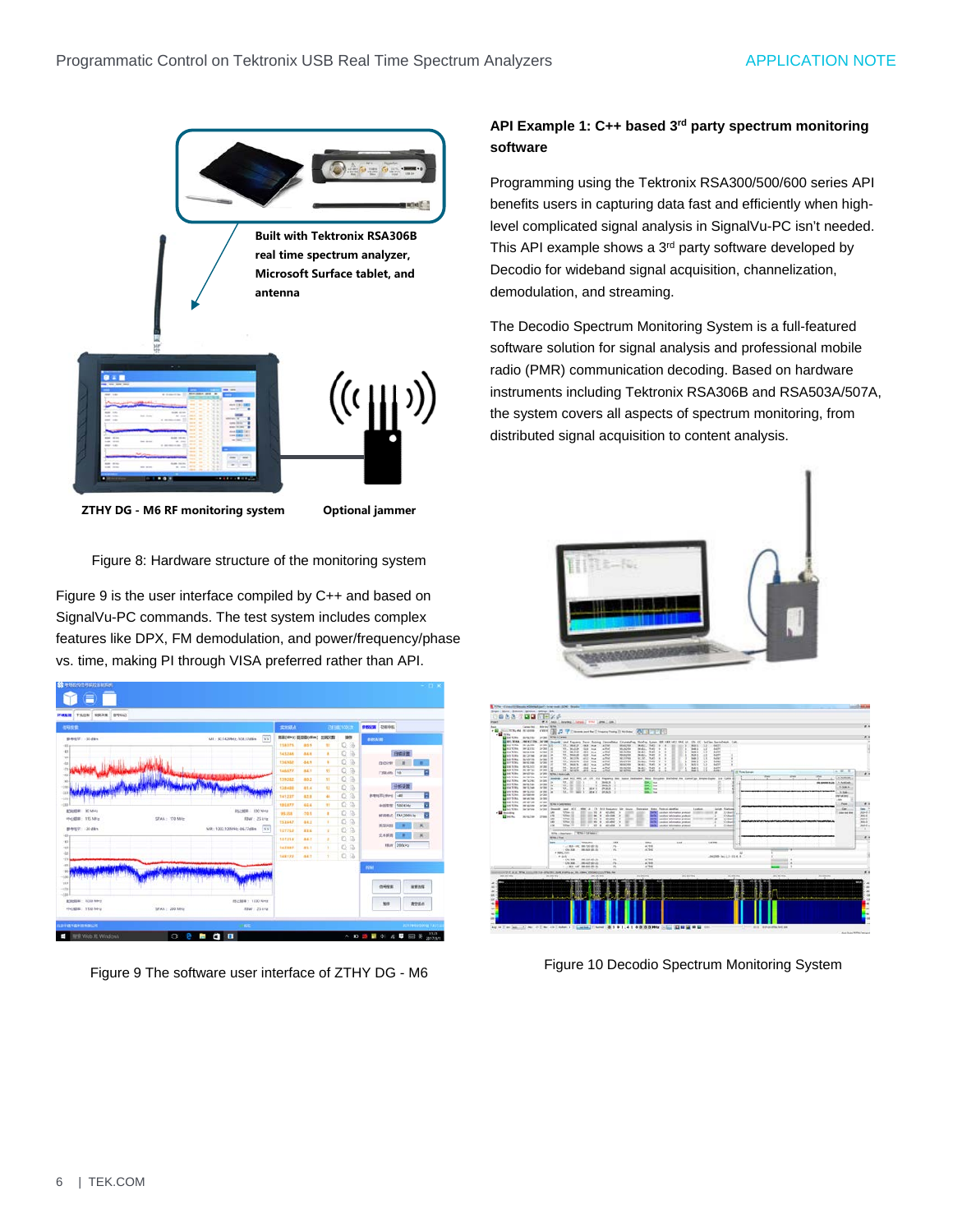## **API Example 2: MATLAB based RF and communication education system**

MATLAB is one of the most widely used simulation tools in education. Many professors use MATLAB to help students better understand and apply concepts to a wide range of engineering, science, and mathematics applications, including wireless communication, signal processing, microwave theory, and others.

Tektronix SignalVu-PC is supported by the MATLAB Instrument Control Toolbox. This integration allows professors and students access to the complex analysis tools in SignalVu-PC. Programming with PI or API also helps in cases where professors or graduate students want to develop their own programs for classes or projects on communication or RF designs.

This API example shows MATLAB Simulink being used for an RF transceiver design. Tektronix RSA306 develops the Simulink system through the RSA API driver.

## **Summary**

Tektronix RSA 300/500/600 series USB real time spectrum analyzers provide users two flexible programming ways to control instrument remotely. Using SCPI commands through VISA to control SignalVu-PC is great to get the results of complicated The API method bypasses SignalVu-PC software, and gives users a better option to capture data fast and efficiently for later analysis.

For sample code and examples of controlling Tektronix USB spectrum analyzers, visit:

## <https://github.com/tektronixofficial?&q=RSA>

For a complete listing of available spectrum analyzers from Tektronix, visit Tek.com.



Figure 11 MATLAB controlling Tektronix RSA306 through API driver